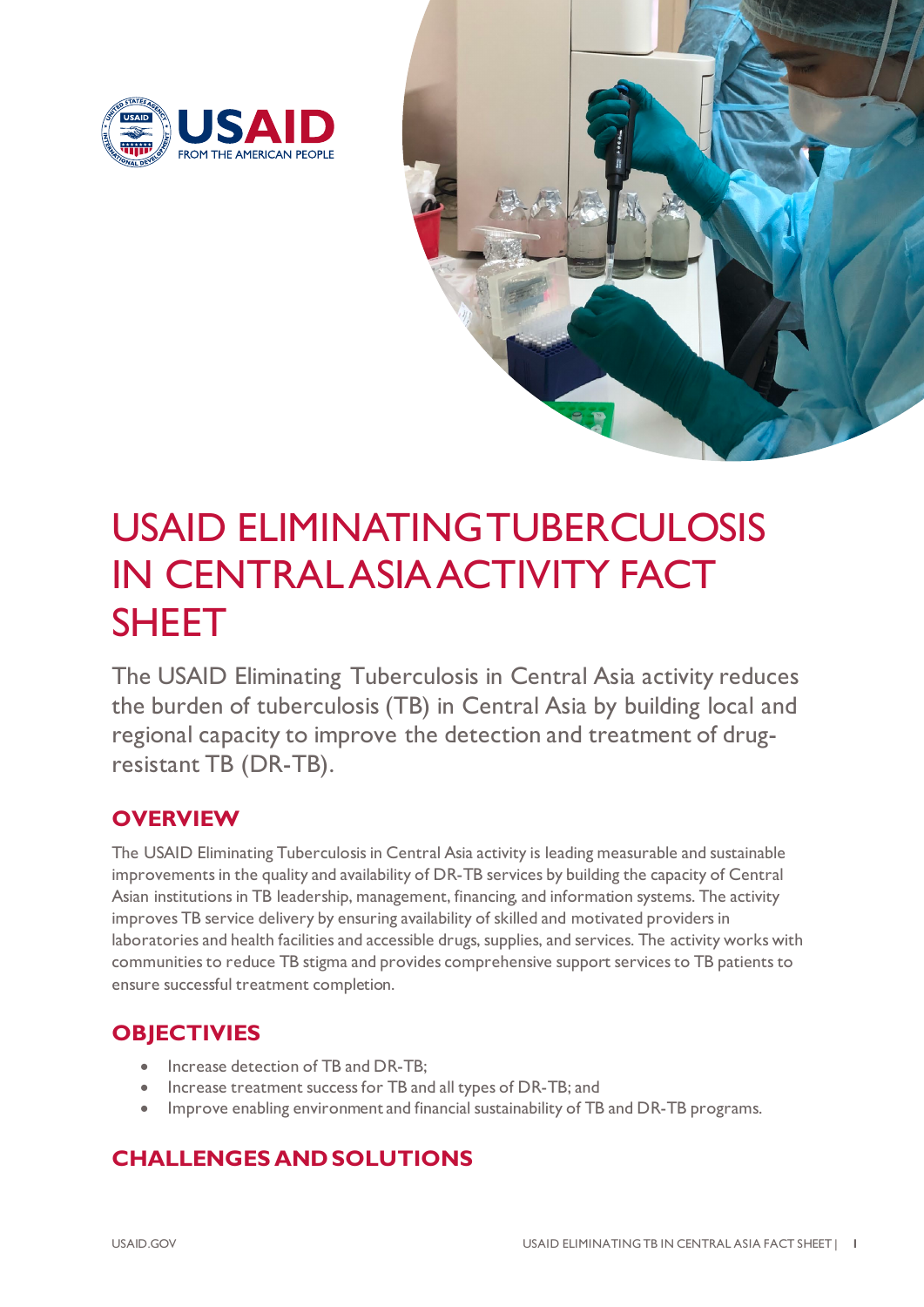The high proportion of multidrug resistant-TB (MDR-TB) among patients across Central Asia suggests continued challenges in the detection and treatment of both TB and DR-TB. Countries in the region have made significant progress in strategic planning and aligning clinical practice guidelines with international recommendations but improving TB outcomes cannot be achieved at the service delivery level alone.

# **KEY ACHIEVEMENTS IN 2020-2021**

### KAZAKHSTAN

- Educated 23 civil society organizations (CSO) trainers, provided trainings on TB detection, treatment and TB stigma reduction for health care providers and the general population.
- Supported the development of several national documents such as Guideline on TB Detection, Treatment, and Stigma Reduction for CSOs, new National Strategic Plan (NSP) for 2021-2025, recommendations on TB financing optimization.
- − Updated the TB diagnostic algorithm including GeneXpert testing, rapid molecular culture, and drug susceptibility testing technologies in accordance with WHO recommendations.
- − Updated 318 Standard Operating Procedures (SOPs) to be aligned with the latest international standards, and to ensure safe, effective, and up to date quality assurance procedures for TB laboratory tests.
- − Raised awareness on TB and TB related stigma and discrimination among 536,518 people through several events devoted to World TB Day, including seven video stories of six people affected by TB and three video spots on TB related stigma reduction rotated on social networking sites.

#### THE KYRGYZ REPUBLIC

− Organized regional capacity building events on TB case management, TB drug supply chain management, and social contracting in TB care, involving professionals from all levels of TB service in the Kyrgyz Republic.

## **TAJIKISTAN**

- − Facilitated TB screening for over 26,603 people, including vulnerable populations, and provided psycho-social support to 997 new and relapsed DR-TB patients to support adherence to complete the treatment since June 2020.
- − Provided psycho-social support to 38,714 households (reaching 181,642 individuals) affected by TB, conducted counseling sessions to raise TB awareness and promote active TB case detection.
- − Updated all 318 Standard Operating Procedures of the National Reference Laboratory to be aligned with the latest international standards, and to ensure safe, effective, and up to date quality assurance procedures for TB laboratory tests.
- − Facilitated the state approval in February 2021 of national legislation on free of charge X-ray examination for TB contacts; supported the development of the National Guidelines on Management of Latent TB Infection and the new National Tuberculosis Program for 2021-2025.

#### **TURKMENISTAN**

Prepare for the procurement of BD Max molecular diagnostic testing system in line with the needs of the National Reference Laboratory in Ashgabat, Turkmenistan.